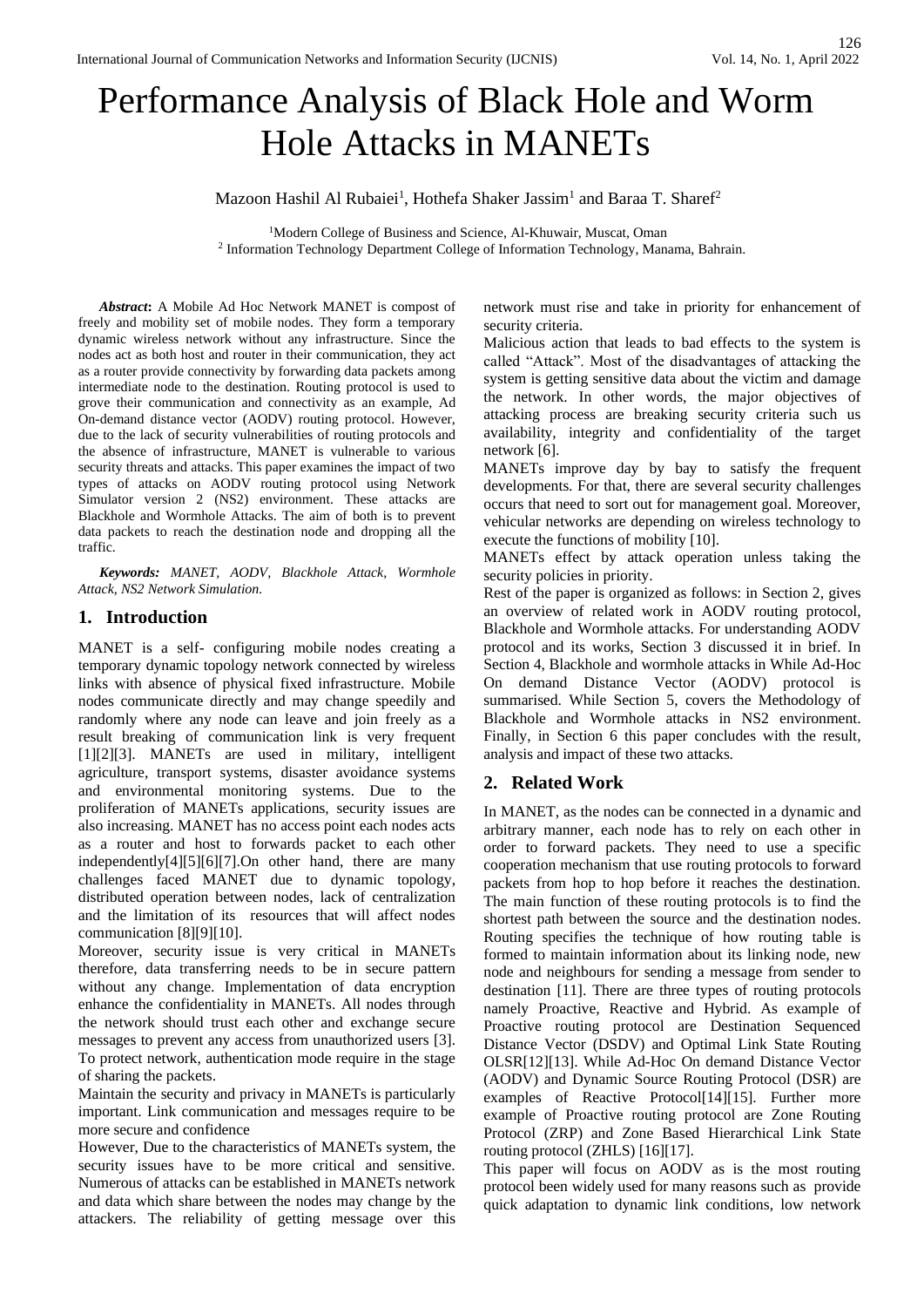utilization, low processing and memory overhead and determines unicast routes to destinations within the ad hoc network. In addition, it uses destination sequence numbers to ensure loop freedom at all times and avoiding problems of counting to infinity that associated with classical distance vector protocols.

Ad Hoc on Demand Distance Vector (AODV) is a reactive routing protocol improved version of Destination Sequenced Distance Vector (DSDV) .On AODV algorithm routes are created on a demand basis, as opposed of DSDV where its routing table is maintained frequently even there in no Route Request (RREQ). AODV protocol is classified as a pure on demand route , as only the nodes on selected patch are participate and maintain routing table exchanges[11][18] [19]. AODV routing protocol works as the following steps:

Route Discovery, when source node want to send data packet to some node destination and there is not optimal rout Known, in this case source node initializes route discovery process by broadcast RREQ to all neighbours. They keep forward this request until, reach the destination or an intermediate node located with a "fresh enough" route to the destination. AODV uses destination sequence numbers to ensure route is loop free and has recent route information.

Route Replay (RREP), generated by the intermediate nodes that involve in route discovery process as unicast replay to the source node by placing the route record contained in the route request into the route reply. The initiator selects the route that having shortest path and starts sending data packets in its direction.

Route Maintenance, due to the node movements the routebreaking trigger to the neighbour nodes and transmit the route error (RERR) packets to the every active nearby nodes. Then the source node re-initiate route discovery for transmitting the data packets to the destination.

As MANET lack an infrastructure and central controller , it is exposed to a lot of attacks. Attacks in MANET classified to active and passive attacks, which depends on the malicious node behaviour on network. The malicious node use to either read the secret information or change the information. Routing attacks the most vulnerable attack because of the cooperative nature of the nodes and lack of infrastructure for routing. The malicious node(s) can attack MANET using different methods, such as sending fake messages, fake routing information, and fake advertising links to disrupt the routing operations. Examples of these attacks such as link spoofing, flooding attack, wormhole attack, blackhole attack and colluding miss relay attack [20].

**Link spoofing Attack**:- aims to disconnect links among nodes where a malicious node block link broadcasts of a specific node or a group of nodes. However, in spoofing attack a malicious node broadcast fake route information to disrupt the routing operation[21]. In consequence, the malicious node manipulates the data or routes traffic. For Example in the OLSR protocol, an attacker broadcasts fake link targeting two- hop neighbours. The target nodes select the malicious node to be its MPR (Multiple point replay); the malicious node, thereby, can modify or drop the routing traffic or attack Dos.

**Flooding attack:-** achieved by either using RREQs or Data flooding .The aim of it is to consume network resources and interrupt the routing set-up to declined the network performance[22]. For example, in AODV protocol, a malicious node sends a huge number of RREQs (Route Request) for none exits destination in a short period. Because there are no replays, the requests will flood the whole network. As a result, all nodes power and bandwidth will be consumed which could lead to service rejection.

**Blackhole attack:-** a malicious node aim to make other nodes routing data packets through fake rout information as it is an ideal route .Then it drops all packets instead of forwarding them [23]. For example, in AODV protocol, the attacker sends fake RREP (Route Replay) to the source showing a sufficient fresh route. This causes the source node to select this route; thus, all traffic will be routed to the attacker.

**Wormhole attack:**- it is one of the most aggressive attacks in MANET. In this attack, wormhole nodes create a fake route as it has the shortest path to destination. It use a tunnelling between two or more malicious nodes that are contribute in this attack. The tunnel here is known as a wormhole. For example, in DSR and AODV routing protocol, the attack could prevent the discovery of any routes through the wormhole if there is no defense mechanism in these routing protocols. As a result, they will not be able to discover valid routes [24] .

**Colluding MisRelay attack :-** occurs when many malicious nodes work in collusion to alter or drop data packets to interrupt routing operation in MANET. This attack is difficult to detect through the conventional methods such as watchdog and pathrater [21]. For example, an attack occurs in OLSR protocol where two malicious nodes exit. One attacker forwards routing packets to avoid reaching destination and the second attacker drops or modifies the routing packets.

This paper examines blackhole and wormhole attacks in AODV routing Protocol. These attacks are described below: **Blackhole attack in AODV :-** in this attack, malicious node sends fake route replay as an optimal short route aiming to drops all packets instead of forwarding them. The attacker drops all packet before the route discovery initiator get an acknowledgment from the destination. In AODV, when a source node flood RREQ for a rout discovery to the nearby nodes to find a fresh path to the destination. A Blackhole node send false information in RREP message that it has the greatest sequence number with fresh enough path to the destination. Therefore, source node sends its data packets through the attacker node to the destination supposing it is a true path. Hence, Black hole attacks drops all the data packets [23].

**Wormhole attack in AODV:** In this attack, wormhole nodes create a fake route as it has the shortest path to destination. It use a tunnelling between two or more malicious nodes that are contribute in this attack. In AODV, when a source node flood RREQ for a rout discovery to the nearby nodes to find a fresh path to the destination. A wormhole node send fake information in RREP message with a high speed that it has the shortest path to the destination. Therefore, source node sends its data packets through the attacker node to the destination supposing it is an optimal path. Wormhole attacks work as peer at different locations forming a channel .When the first malicious node receive the data packets spreads them to another malicious node through tunnelling then, drops them [24][25]. The steps of wormhole function are illustrated in figure 2.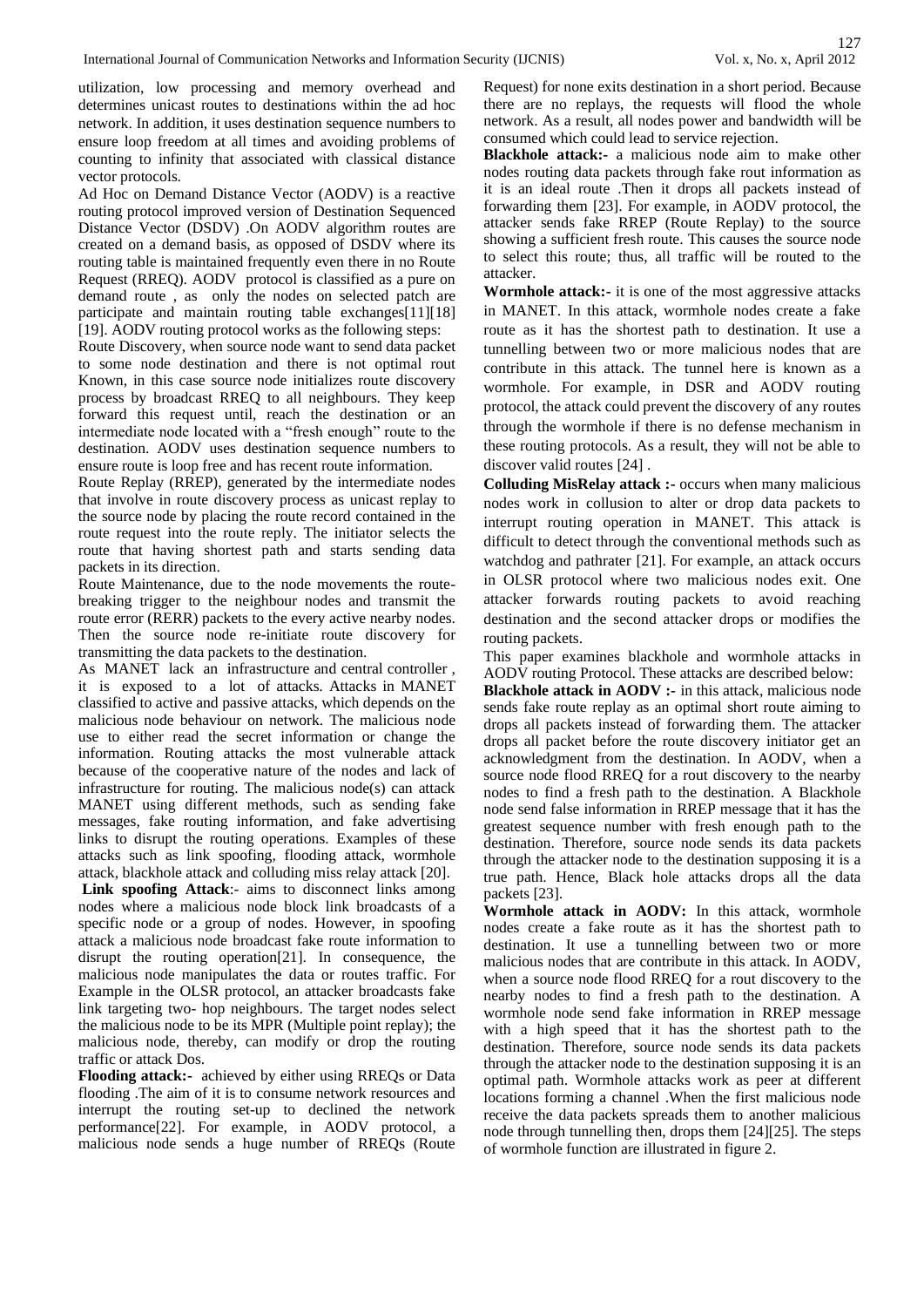







**Figure 2.** Wormhole in AODV routing protocol

# **3. Methodology**

This paper simulates both Blackhole and Wormhole attacks in MANET and evaluated their impacts. Implement malicious behaviours of both attacks in simulation using Network Simulator version 2 (NS2). NS2 is a software consist of protocols to simulate current network topologies. NS2 does not have any modules to simulate malicious protocols. Therefore, to simulate Blackhole and Wormhole attacks need to do some modification in AODV files for Blackhole attack and MAC files for Wormhole attack.

#### *A. Blackhole attacks Implementation*

The files that need to be modified in order to implement and lunch this attack are located in the directory of the NS2 (/nsallinone-2.35/ns-2.35/AODV) which is mainly to compile and run the AODV routing protocol. First file is AODV.h in which declare a new variable as a malicious agent that define balckhole attacker node. Second file is AODV.cc in which the main modification are applied as follow: In Constructor scope initialize the pervious declared variable in order to distinguish between normal node from black hole node , then in the AODV::command() function identify the black hole node once it participates in the communication. The rest of modification is applied in AODV::AODV() function . In AODV::recvRequest() function generates fake route replies with fake value . While in AODV::rt\_resolve() function add few line to drop the received data and prevent sending error message Since, all attackers do not have route to destination, attackers have to disable the send (error). Finally, all ns2 C++ objects have been rebuilt for the above modification to take place.

### *B. Wormhole attacks Implementation*

The implementation of this attack is completely different from Blackhole attack as it works in peer of malicious nodes and create a tunnel. The required files need to be modified are located in the directory of the NS2 (/ns-allinone-2.35/ns-2.35/MAC). First file is ll.h in which a structure been declare with it data elements named "wormhole peer struct" and in the protected scope declare a variable as wormhole node. Second file is ll.cc in which initialize wormhole peer list head with values in Constructor. Then, block of code is been added to create wormhole peer nodes with assigning dynamic sector of memory with data sector with condition of if link layer does not allocate memory, as result nodes will not be created. In LL::sendDown(Packet\* p) function the unicasting and broadcasting declared with initialization as well as in case of NS\_AF\_ILINK: add block of code to check next hop for wormhole peer either broadcast or unicast as (physical address) while in case NS\_AF\_NONE as (IP address) different block of code is added. Furthermore, two block of codes are been added to show the progress of wormhole in two case (broadcast or unicast). The third file is arp.cc in which converting of physical address to logical address code is been added in Address Resolution Protocol (ARP) Table::arprequest part in order to pass this code back through the link layer (ll) will let every peer of wormhole node create tunnel a packet-using broadcast. While in Header Common Access (hdr\_cmn), whatever will be hold by ll will be drop (send down). Where llinfor->hold\_=0; means no packet will be hold by this node. Finally, all ns2 C++ objects have been rebuild for the above modification to take place.

#### **4. Simulation Results**

The performance of the AODV protocols under these two attacks is compared using three performance metrics: packet delivery ratio, average end-to-end delay, and normalized routing load. Packet delivery ratio is the ratio of the data packets delivered to the destinations to the packets generated by the constant bit rate (CBR) sources. The success of a protocol is shown by the performance of delivering packets from source to destination. It is calculated as follows: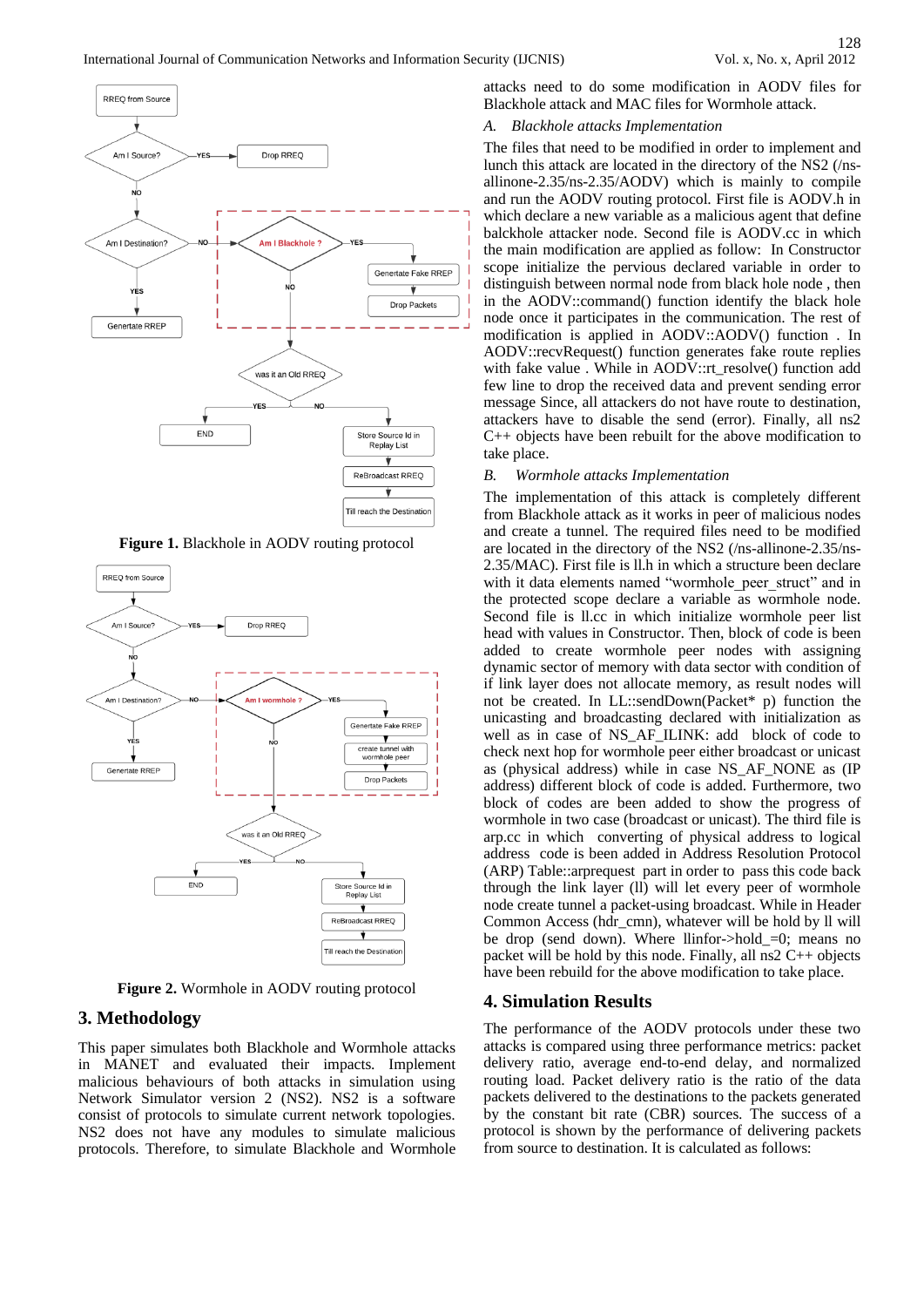International Journal of Communication Networks and Information Security (IJCNIS) Vol. x, No. x, April 2012

$$
pdf(\% ) = \left\{ \frac{\sum_{m=1}^{n} recvs}{\sum_{m=1}^{n} sends} \right\} \times 100 \tag{1}
$$

Average end-to-end delay of data packets is the total delay experienced by the packet experiences while traveling toward the destination. This metric describes the packet delivery time. A lower end-to-end delay leads to better routing protocol performance. The average e2e delay is computed by,

$$
E2E = \frac{\sum_{m=1}^{n} PkTduration}{\sum_{m=1}^{n} recvnum}
$$
 (2)

Normalized routing load is the number of routing packets transmitted per data packet delivered at the destination. This metric generally evaluates the efficiency of the routing protocol. It is calculated as follows:

$$
NRL = \frac{\sum_{m=1}^{n} RPgen}{\sum_{m=1}^{n} recvs}
$$
 (3)

Table 1 shows the simulation scenario used for NS2 simulation. It consists of the generation of two input files to NS-2. The first file is a scenario file that contains the movement pattern of the nodes and the second file is a communication file that contains the traffic in the network. These two files as input for the simulation and the result of this is a trace file generated as an output of the simulation.

This scenario is generated by a Random waypoint model Where nodes are randomly distributed with uniform speed The numbers of nodes tested in a terrain area of 1300m x 500m are 50 nodes included the malicious nodes varied form none to 10 malicious nodes. While it includes no pause time between changes in destination and speed as well as 5 maximum number of connections allowable.

|  | <b>Table 1.</b> Simulation Scenario |  |
|--|-------------------------------------|--|
|--|-------------------------------------|--|

| Parameter                    | Value               |
|------------------------------|---------------------|
| Protocols                    | <b>AODV</b>         |
| No. of Nodes                 | 50                  |
| <b>Simulation Time</b>       | 900 ms              |
| Traffic Type                 | CBR                 |
| <b>Mobility Model</b>        | Random Waypoint     |
| Simulation Area              | $1500m \times 300m$ |
| Maximum Speed                | 10ms                |
| Packet size (bytes)          | 500                 |
| Pause time                   | 0                   |
| <b>Number of Connections</b> | 5                   |

Figure 3 shows the procedure chart to execute simulation on NS2.



**Figure 3.** The procedure chart to execute simulation on NS2.

Using outputs from awk script following graphs and results are generated .These graphs show the vulnerability of AODV protocol against blackhole and wormhole attacks , evaluate the effect of them and examine the performance of network simulator under these attacks using PDF, NRL and E2E performance parameters factors with varied number of malicious nodes.

Figure 4 illustrates the impact of blackhole and wormhole attacks on PDF. Blackhole attack has higher impact than wormhole attack as blackhole malicious node aim to obtain the rout and drops packets directly while wormhole malicious node has to find a worm peer to create tunnel mean while configuring tunneling, due to node movement link might be broken before drops occurs. As result, blackhole attack drops packet more than wormhole attack.



**Figure 4.** Impact of Black hole and Worm hole Attack on Packet Delivery Ratio.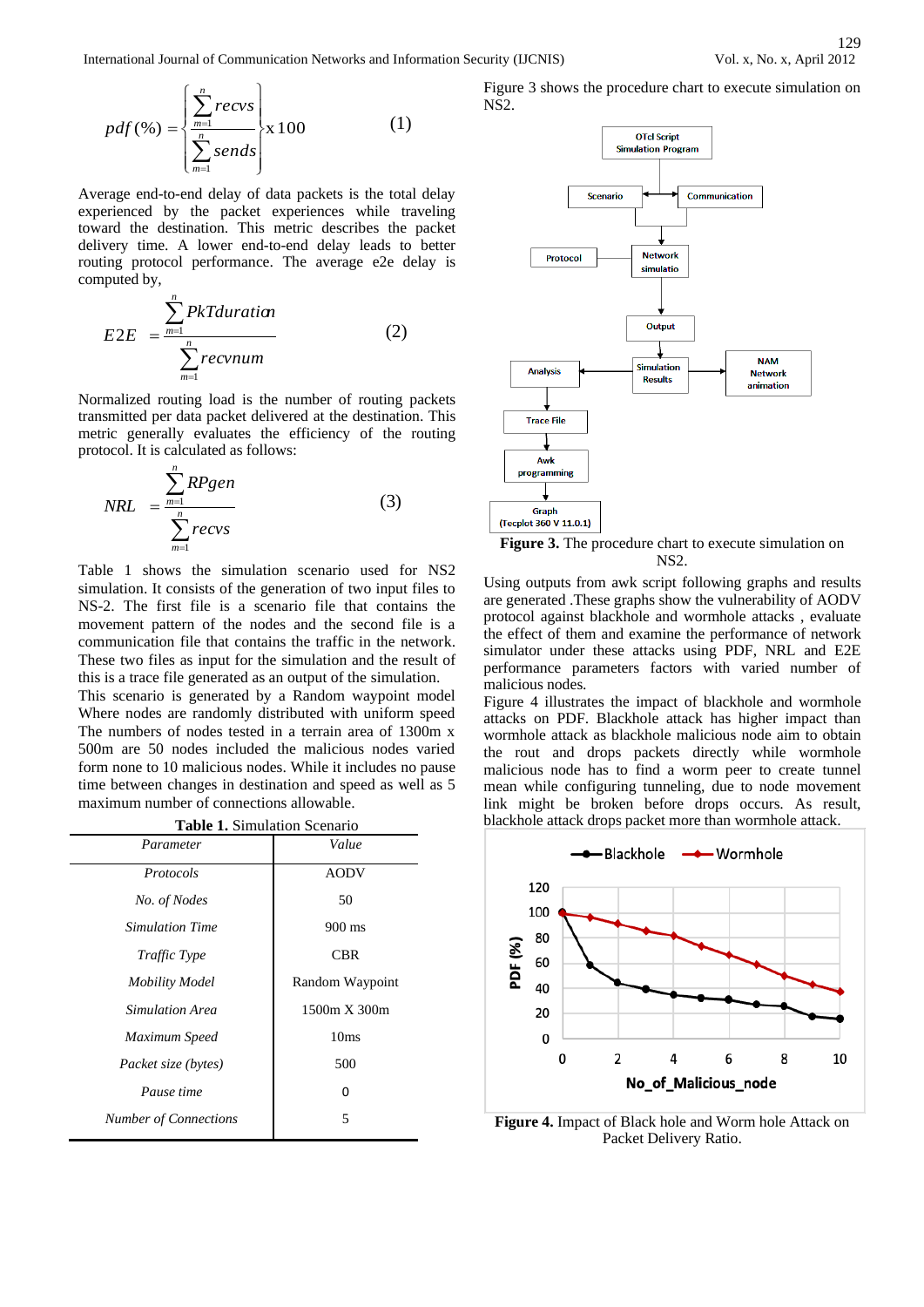

**Figure 5.** Impact of Black hole and Wormhole Attack on Normalization.

Figure 5 illustrates the impact of blackhole and wormhole attacks on NRL performance parameter. Wormhole has high impact compared to blackhole because when the number of malicious nodes increased the network need to recover and find the optimal route to destination so more control packages get increased as a result NRL increase but there is slightly difference between blackhole and wormhole as shown while blackhole shows better normalization than wormhole.

Simulation results in figure 6 shows that blackhole attack has less end to end delay than wormhole attack as the number of malicious nodes increased. It illustrates that blackhole attacks has less impact than wormhole as wormhole has higher effect on AODV protocol performance due of the high numbers of control packages.



**Figure 6.** Impact of Black hole and Wormhole Attack on End-to-End delay

## **5. Conclusion**

This paper analyses the network performance parameters of blackhole and wormhole attacks against AODV routing protocol with varied number of malicious nodes . As in case of multicast network AODV routing protocol tested under these attacks because it is most routing protocol been widely used and many networks communication suffer from these attack result on packets loss. Blackhole attack has higher impacts compared to wormhole attacks as its has higher PDF. But network perform better under blackhole attack as it

has less NRL and End-2-End delay compared to wormhole attack.

## **References**

- [1] M. N. Alslaim, H. A. Alaqel, and S. S. Zaghloul, "A comparative study of MANET routing protocols," 2014 3rd Int. Conf. e-Technologies Networks Dev. ICeND 2014, pp. 178–182, 2014.
- [2] N. Gupta and R. Gupta, "Routing protocols in Mobile Ad-Hoc Networks: An overview," Int. Conf. "Emerging Trends Robot. Commun. Technol. INTERACT-2010, pp. 173–177, 2010.
- [3] N. Raj, P. Bharti, and S. Thakur, "Vulnerabilities, challenges and threats in securing mobile ad-hoc network," Proc. - 2015 5th Int. Conf. Commun. Syst. Netw. Technol. CSNT 2015, pp. 771–775, 2015.
- [4] A. Srivastava, A. Mishra, B. Upadhyay, and A. K. Yadav, "Survey and overview of Mobile Ad-Hoc Network routing protocols," 2014 Int. Conf. Adv. Eng. Technol. Res. ICAETR 2014, pp. 0–5, 2014.
- [5] S. Habib, S. Saleem, and K. M. Saqib, "Review on MANET routing protocols and challenges," Proceeding - 2013 IEEE Student Conf. Res. Dev. SCOReD 2013, no. December, pp. 529–533, 2015.
- [6] G. S. Dhillon, "Available Online at www.ijarcs.info Vulnerabilities & Attacks in Mobile Adhoc Networks ( MANET )," vol. 8, no. 4, pp. 2015– 2017, 2017.
- [7] A. Kaid, S. Ali, and U. V Kulkarni, "Characteristics , Applications and Challenges in Mobile Ad-Hoc Networks ( MANET ): Overview," vol. 3, no. 12, pp. 6–12, 2015.
- [8] D. Ahmed and O. Khalifa, "An overview of MANETs: applications, characteristics, challenges and recent issues," Ijeat, vol. 3, no. 4, p. 128, 2017.
- [9] G. S. Dhillon, "Available Online at www.ijarcs.info Vulnerabilities & Attacks in Mobile Adhoc Networks ( MANET )," vol. 8, no. 4, pp. 2015– 2017, 2017.
- [10] A. Kaid, S. Ali, and U. V Kulkarni, "Characteristics , Applications and Challenges in Mobile Ad-Hoc Networks ( MANET ): Overview," vol. 3, no. 12, pp. 6–12, 2015.
- [11] M. N. Abdulleh, S. Yussof, and H. S. Jassim, "Comparative Study of Proactive , Reactive and Geographical MANET Routing Protocols," no. May, pp. 125–137, 2015.
- [12] V. Bhatt and S. Kumar, "Study and Literature or Research Survey of Routing Protocols and Routing Attacks in MANET with Different Security Technique in Cryptography for Network Security," Int. J. Futur. Revolut. Comput. Sci. Commun. Eng., vol. 4, no. 4, pp. 839–845, 2018.
- [13] M. Education, "An application , challenges and routing protocol in Mobile Ad-Hoc Network," vol. 2, no. 5, 2015.
- [14] N. Gupta and R. Gupta, "Routing protocols in Mobile Ad-Hoc Networks: An overview," Int. Conf. "Emerging Trends Robot. Commun. Technol. INTERACT-2010, pp. 173–177, 2010.